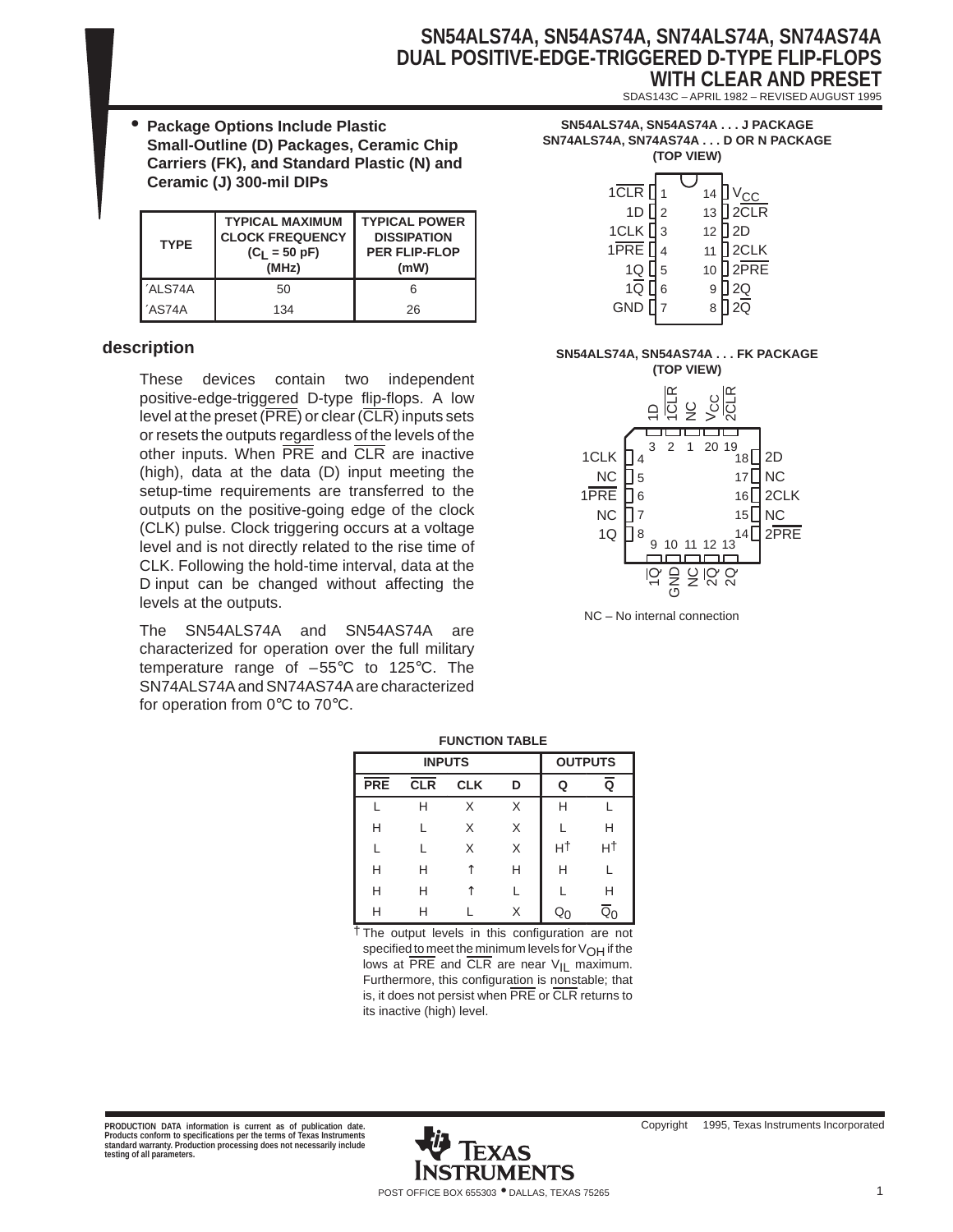# **SN54ALS74A, SN54AS74A, SN74ALS74A, SN74AS74A DUAL POSITIVE-EDGE-TRIGGERED D-TYPE FLIP-FLOPS WITH CLEAR AND PRESET**

SDAS143C – APRIL 1982 – REVISED AUGUST 1995

### **logic symbol†**



† This symbol is in accordance with ANSI/IEEE Std 91-1984 and IEC Publication 617-12. Pin numbers shown are for the D, J, and N packages.

### **logic diagram (positive logic)**



### **absolute maximum ratings over operating free-air temperature range (unless otherwise noted)‡**

‡ Stresses beyond those listed under "absolute maximum ratings" may cause permanent damage to the device. These are stress ratings only, and functional operation of the device at these or any other conditions beyond those indicated under "recommended operating conditions" is not implied. Exposure to absolute-maximum-rated conditions for extended periods may affect device reliability.

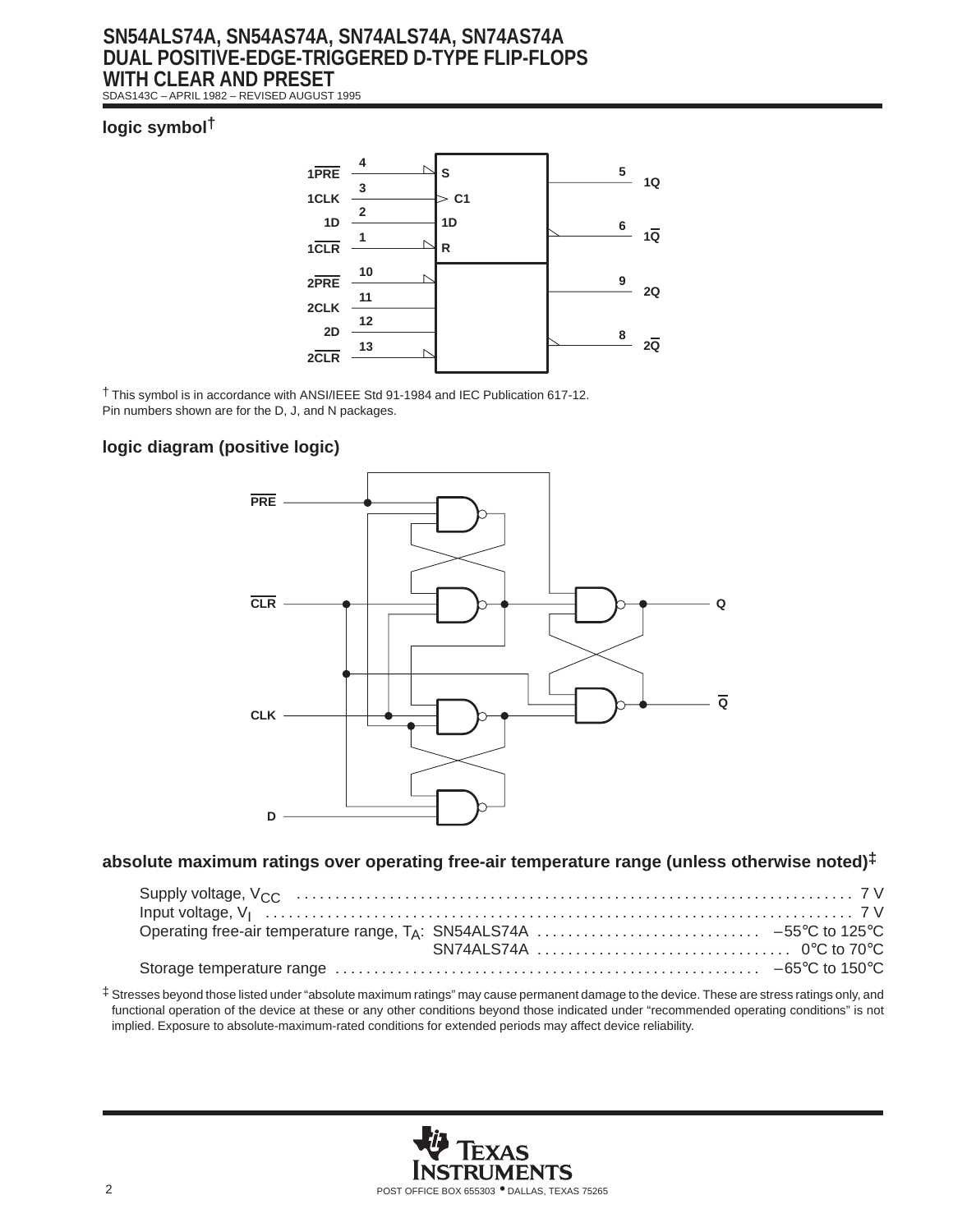### **SN54ALS74A, SN54AS74A, SN74ALS74A, SN74AS74A DUAL POSITIVE-EDGE-TRIGGERED D-TYPE FLIP-FLOPS WITH CLEAR AND PRESET**

SDAS143C – APRIL 1982 – REVISED AUGUST 1995

### **recommended operating conditions**

|                                                       |                                  |                     |             | SN54ALS74A |            | SN74ALS74A |            |            | <b>UNIT</b> |
|-------------------------------------------------------|----------------------------------|---------------------|-------------|------------|------------|------------|------------|------------|-------------|
|                                                       |                                  |                     | <b>MIN</b>  | <b>NOM</b> | <b>MAX</b> | <b>MIN</b> | <b>NOM</b> | <b>MAX</b> |             |
| $V_{\text{CC}}$                                       | Supply voltage                   |                     | 4.5         | 5          | 5.5        | 4.5        | 5          | 5.5        | V           |
| V <sub>IH</sub>                                       | High-level input voltage         |                     | 2           |            |            | 2          |            |            | V           |
| $V_{\mathsf{IL}}$                                     | Low-level input voltage          |                     |             |            | 0.7        |            |            | 0.8        | $\vee$      |
| <b>I<sub>OH</sub></b>                                 | High-level output current        |                     |             |            | $-0.4$     |            |            | $-0.4$     | mA          |
| $I_{OL}$                                              | Low-level output current         |                     |             |            | 4          |            |            | 8          | mA          |
| fclock                                                | Clock frequency                  |                     | $\mathbf 0$ |            | 25         | $\Omega$   |            | 34         | <b>MHz</b>  |
|                                                       |                                  | PRE or CLR low      | 15          |            |            | 15         |            |            |             |
| t <sub>w</sub>                                        | Pulse duration                   | CLK high            | 17.5        |            |            | 14.5       |            |            | ns          |
|                                                       |                                  | <b>CLK low</b>      | 17.5        |            |            | 14.5       |            |            |             |
|                                                       |                                  | Data                | 16          |            |            | 15         |            |            |             |
| $t_{\text{SU}}$<br>Setup time before CLK <sup>1</sup> |                                  | PRE or CLR inactive | 10          |            |            | 10         |            |            | ns          |
| $ t_h$                                                | Hold time after CLK <sup>T</sup> | Data                | 2           |            |            | 0          |            |            | ns          |
| <b>TA</b>                                             | Operating free-air temperature   |                     | $-55$       |            | 125        | $\Omega$   |            | 70         | $^{\circ}C$ |

#### **electrical characteristics over recommended operating free-air temperature range (unless otherwise noted)**

| <b>PARAMETER</b> |                   |                                           |                         |            | SN54ALS74A  |            |            | SN74ALS74A  |            | <b>UNIT</b> |
|------------------|-------------------|-------------------------------------------|-------------------------|------------|-------------|------------|------------|-------------|------------|-------------|
|                  |                   | <b>TEST CONDITIONS</b>                    |                         | <b>MIN</b> | <b>TYPT</b> | <b>MAX</b> | <b>MIN</b> | <b>TYPT</b> | <b>MAX</b> |             |
| VIK              |                   | $V_{\text{CC}} = 4.5 V,$                  | $I_1 = -18$ mA          |            |             | $-1.5$     |            |             | $-1.5$     | $\vee$      |
| VOH              |                   | $V_{\text{CC}} = 4.5 \text{ V}$ to 5.5 V, | $IOH = -2 mA$           | $V_{CC}-2$ |             |            | $V_{CC}-2$ |             |            | $\vee$      |
|                  |                   |                                           | $I_{OL} = 4 mA$         |            | 0.25        | 0.4        |            | 0.25        | 0.4        | $\vee$      |
| VOL              |                   | $V_{C,C} = 4.5 V$                         | $I_{OL} = 8 \text{ mA}$ |            |             |            |            | 0.35        | 0.5        |             |
| Ιŋ               | CLK or D          | $V_{CC}$ = 4.5 V,                         | $V_I = 7 V$             |            |             | 0.1        |            |             | 0.1        | mA          |
|                  | PRE or CLR        |                                           |                         |            |             | 0.2        |            |             | 0.2        |             |
|                  | CLK or D          | $V_{C}C = 4.5 V$ ,                        | $V_1 = 2.7 V$           |            |             | 20         |            |             | 20         |             |
| IІН              | PRE or CLR        |                                           |                         |            |             | 40         |            |             | 40         | μA          |
|                  | CLK or D          |                                           | $V_1 = 0.4 V$           |            |             | $-0.2$     |            |             | $-0.2$     | mA          |
| 肛                | <b>PRE</b> or CLR | $V_{\text{CC}} = 4.5 V,$                  |                         |            |             | $-0.4$     |            |             | $-0.4$     |             |
| $I_{\text{O}}$   |                   | $V_{CC}$ = 5.5 V,                         | $V_{\Omega} = 2.25 V$   | $-20$      |             | $-112$     | $-30$      |             | $-112$     | mA          |
| I <sub>cc</sub>  |                   | $V_{C.C.} = 5.5 V,$                       | See Note 1              |            | 2.4         | 4          |            | 2.4         | 4          | mA          |

 $\dagger$  All typical values are at V<sub>CC</sub> = 5 V, T<sub>A</sub> = 25°C.

‡ The output conditions have been chosen to produce a current that closely approximates one half of the true short-circuit output current, IOS. NOTE 1: I<sub>CC</sub> is measured with D, CLK, and PRE grounded, then with D, CLK, and CLR grounded.

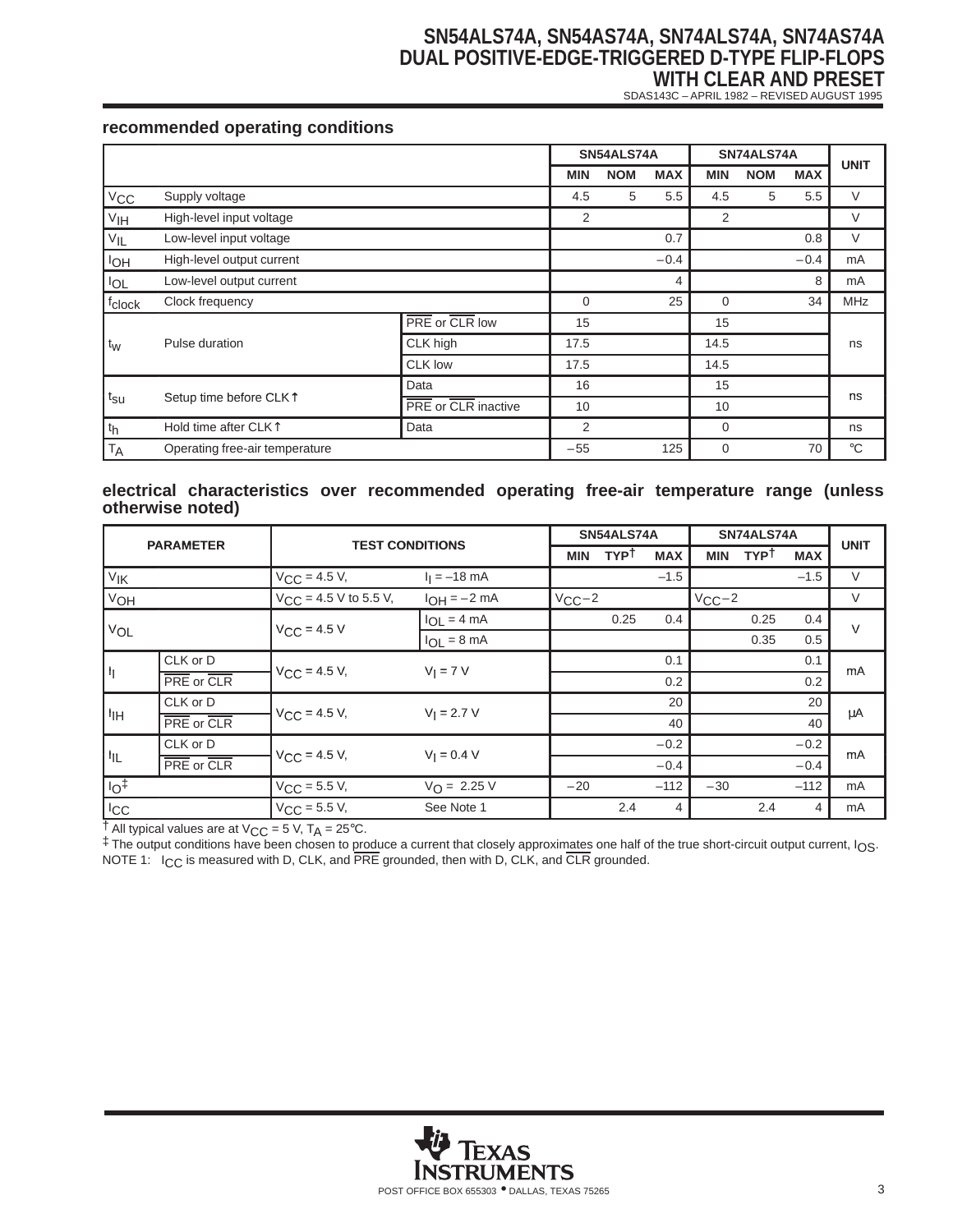# **SN54ALS74A, SN54AS74A, SN74ALS74A, SN74AS74A DUAL POSITIVE-EDGE-TRIGGERED D-TYPE FLIP-FLOPS WITH CLEAR AND PRESET**

SDAS143C – APRIL 1982 – REVISED AUGUST 1995

### **switching characteristics (see Figure 1)**

| <b>PARAMETER</b> | <b>FROM</b><br>(INPUT) | TO<br>(OUTPUT)        |            | $C_L = 50 pF,$<br>$R_L$ = 500 $\Omega$ , | $V_{CC}$ = 4.5 V to 5.5 V,<br>$T_A$ = MIN to MAXT |            | <b>UNIT</b> |
|------------------|------------------------|-----------------------|------------|------------------------------------------|---------------------------------------------------|------------|-------------|
|                  |                        |                       | SN54ALS74A |                                          | SN74ALS74A                                        |            |             |
|                  |                        |                       | MIN        | <b>MAX</b>                               | <b>MIN</b>                                        | <b>MAX</b> |             |
| <sup>t</sup> max |                        |                       | 25         |                                          | 34                                                |            | <b>MHz</b>  |
| <sup>t</sup> PLH | PRE or CLR             | $Q$ or $\overline{Q}$ | 3          | 18                                       | 3                                                 | 13         | ns          |
| <sup>t</sup> PHL |                        |                       | 5          | 17                                       | 5                                                 | 15         |             |
| <sup>t</sup> PLH | <b>CLK</b>             | Q or Q                | 5          | 23                                       | 5                                                 | 16         | ns          |
| t <sub>PHL</sub> |                        |                       | 5          | 20                                       | 5                                                 | 18         |             |

† For conditions shown as MIN or MAX, use the appropriate value specified under recommended operating conditions.

### **absolute maximum ratings over operating free-air temperature range (unless otherwise noted)‡**

‡ Stresses beyond those listed under "absolute maximum ratings" may cause permanent damage to the device. These are stress ratings only, and functional operation of the device at these or any other conditions beyond those indicated under "recommended operating conditions" is not implied. Exposure to absolute-maximum-rated conditions for extended periods may affect device reliability.

#### **recommended operating conditions**

|                        |                                    |                     |                | <b>SN54AS74A</b> |            | SN74AS74A   |            |            | <b>UNIT</b>     |
|------------------------|------------------------------------|---------------------|----------------|------------------|------------|-------------|------------|------------|-----------------|
|                        |                                    |                     | <b>MIN</b>     | <b>NOM</b>       | <b>MAX</b> | <b>MIN</b>  | <b>NOM</b> | <b>MAX</b> |                 |
| $V_{\text{CC}}$        | Supply voltage                     |                     | 4.5            | 5                | 5.5        | 4.5         | 5          | 5.5        | $\vee$          |
| V <sub>IH</sub>        | High-level input voltage           |                     | 2              |                  |            | 2           |            |            | V               |
| $V_{IL}$               | Low-level input voltage            |                     |                |                  | 0.8        |             |            | 0.8        | $\vee$          |
| <b>IOH</b>             | High-level output current          |                     |                |                  | $-2$       |             |            | $-2$       | mA              |
| <b>IOL</b>             | Low-level output current           |                     |                |                  | 20         |             |            | 20         | mA              |
| $f_{\mathsf{clock}}$ * | Clock frequency                    |                     | 0              |                  | 90         | $\mathbf 0$ |            | 105        | <b>MHz</b>      |
|                        |                                    | PRE or CLR low      | $\overline{4}$ |                  |            | 4           |            |            |                 |
| $t_W$ <sup>*</sup>     | Pulse duration                     | CLK high            | $\overline{4}$ |                  |            | 4           |            |            | ns              |
|                        |                                    | <b>CLK low</b>      | 5.5            |                  |            | 5.5         |            |            |                 |
|                        |                                    | Data                | 4.5            |                  |            | 4.5         |            |            | ns              |
| $t_{\text{SU}}^*$      | Setup time before CLK <sup>1</sup> | PRE or CLR inactive | 2              |                  |            | 2           |            |            |                 |
| $t_h$ *                | Hold time after CLK <sup>T</sup>   | Data                | $\overline{0}$ |                  |            | $\mathbf 0$ |            |            | ns              |
| TA                     | Operating free-air temperature     |                     | $-55$          |                  | 125        | $\mathbf 0$ |            | 70         | $\rm ^{\circ}C$ |

\* On products compliant to MIL-STD-833, Class B, this parameter is based on characterization data but is not production tested.

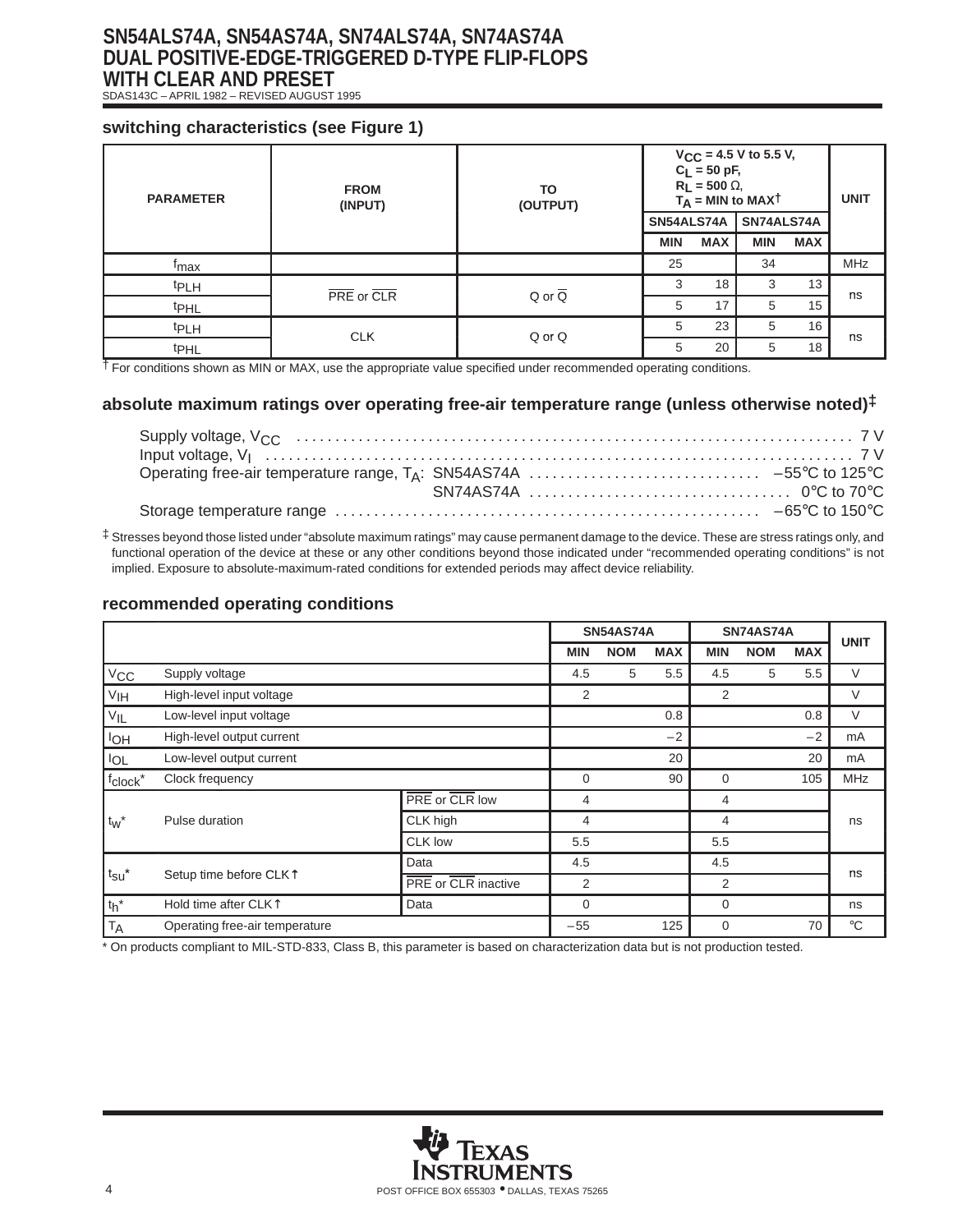# **SN54ALS74A, SN54AS74A, SN74ALS74A, SN74AS74A DUAL POSITIVE-EDGE-TRIGGERED D-TYPE FLIP-FLOPS WITH CLEAR AND PRESET**

SDAS143C – APRIL 1982 – REVISED AUGUST 1995

#### **electrical characteristics over recommended operating free-air temperature range (unless otherwise noted)**

| <b>PARAMETER</b>              |            |                            |                       |            | <b>SN54AS74A</b> |            |            | <b>SN74AS74A</b> |            | <b>UNIT</b> |
|-------------------------------|------------|----------------------------|-----------------------|------------|------------------|------------|------------|------------------|------------|-------------|
|                               |            | <b>TEST CONDITIONS</b>     |                       | <b>MIN</b> | <b>TYPT</b>      | <b>MAX</b> | <b>MIN</b> | <b>TYPT</b>      | <b>MAX</b> |             |
| V <sub>IK</sub>               |            | $V_{\text{CC}} = 4.5 V,$   | $I_1 = -18$ mA        |            |                  | $-1.2$     |            |                  | $-1.2$     | $\vee$      |
| V <sub>OH</sub>               |            | $V_{CC}$ = 4.5 V to 5.5 V, | $I_{OH} = -2 mA$      | $V_{CC}-2$ |                  |            | $V_{CC}-2$ |                  |            | V           |
| V <sub>OL</sub>               |            | $V_{CC} = 4.5 V,$          | $I_{OL}$ = 20 mA      |            | 0.25             | 0.5        |            | 0.25             | 0.5        | V           |
| Ιŧ                            |            | $V_{\text{CC}} = 5.5 V,$   | $V_I = 7 V$           |            |                  | 0.1        |            |                  | 0.1        | mA          |
|                               | CLK or D   |                            | $V_1 = 2.7 V$         |            |                  | 20         |            |                  | 20         |             |
| ∣ I <sub>IH</sub>             | PRE or CLR | $V_{CC}$ = 5.5 V,          |                       |            |                  | 40         |            |                  | 40         | μA          |
|                               | CLK or D   |                            | $V_1 = 0.4 V$         |            |                  | $-0.5$     |            |                  | $-0.5$     | mA          |
| $\vert$ $\vert$ <sub>IL</sub> | PRE or CLR | $V_{\text{CC}}$ = 5.5 V,   |                       |            |                  | $-1.8$     |            |                  | $-1.8$     |             |
| 10 <sup>†</sup>               |            | $V_{\text{CC}} = 5.5 V,$   | $V_{\Omega} = 2.25 V$ | $-30$      |                  | $-112$     | $-30$      |                  | $-112$     | mA          |
| I <sub>cc</sub>               |            | $V_{\text{CC}} = 5.5 V,$   | See Note 1            |            | 10.5             | 16         |            | 10.5             | 16         | mA          |

 $\dagger$  All typical values are at V<sub>CC</sub> = 5 V, T<sub>A</sub> = 25°C.

‡ The output conditions have been chosen to produce a current that closely approximates one half of the true short-circuit output current, IOS. NOTE 1: I<sub>CC</sub> is measured with D, CLK, and PRE grounded, then with D, CLK, and CLR grounded.

### **switching characteristics (see Figure 1)**

| <b>PARAMETER</b>   | <b>FROM</b><br>(INPUT) | TO<br>(OUTPUT)        |                  | $C_L = 50 pF,$<br>$R_L$ = 500 $\Omega$ , | $V_{CC}$ = 4.5 V to 5.5 V,<br>$T_A = MIN to MAX$$ |            | <b>UNIT</b> |
|--------------------|------------------------|-----------------------|------------------|------------------------------------------|---------------------------------------------------|------------|-------------|
|                    |                        |                       | <b>SN54AS74A</b> |                                          | <b>SN74AS74A</b>                                  |            |             |
|                    |                        |                       | <b>MIN</b>       | <b>MAX</b>                               | <b>MIN</b>                                        | <b>MAX</b> |             |
| f <sub>max</sub> * |                        |                       | 90               |                                          | 105                                               |            | <b>MHz</b>  |
| <sup>t</sup> PLH   |                        |                       | $\mathcal{P}$    | 9                                        | 2                                                 | 7.5        |             |
| t <sub>PHL</sub>   | PRE or CLR             | $Q$ or $\overline{Q}$ | 2.5              | 11.5                                     | 2.5                                               | 10.5       | ns          |
| <b>tPLH</b>        | <b>CLK</b>             | Q or Q                | 2.5              | 10                                       | 3                                                 | 8          |             |
| t <sub>PHL</sub>   |                        |                       | 3.5              | 10.5                                     | 3                                                 | 9          | ns          |

\* On products compliant to MIL-STD-833, Class B, this parameter is based on characterization data but is not production tested. § For conditions shown as MIN or MAX, use the appropriate value specified under recommended operating conditions.